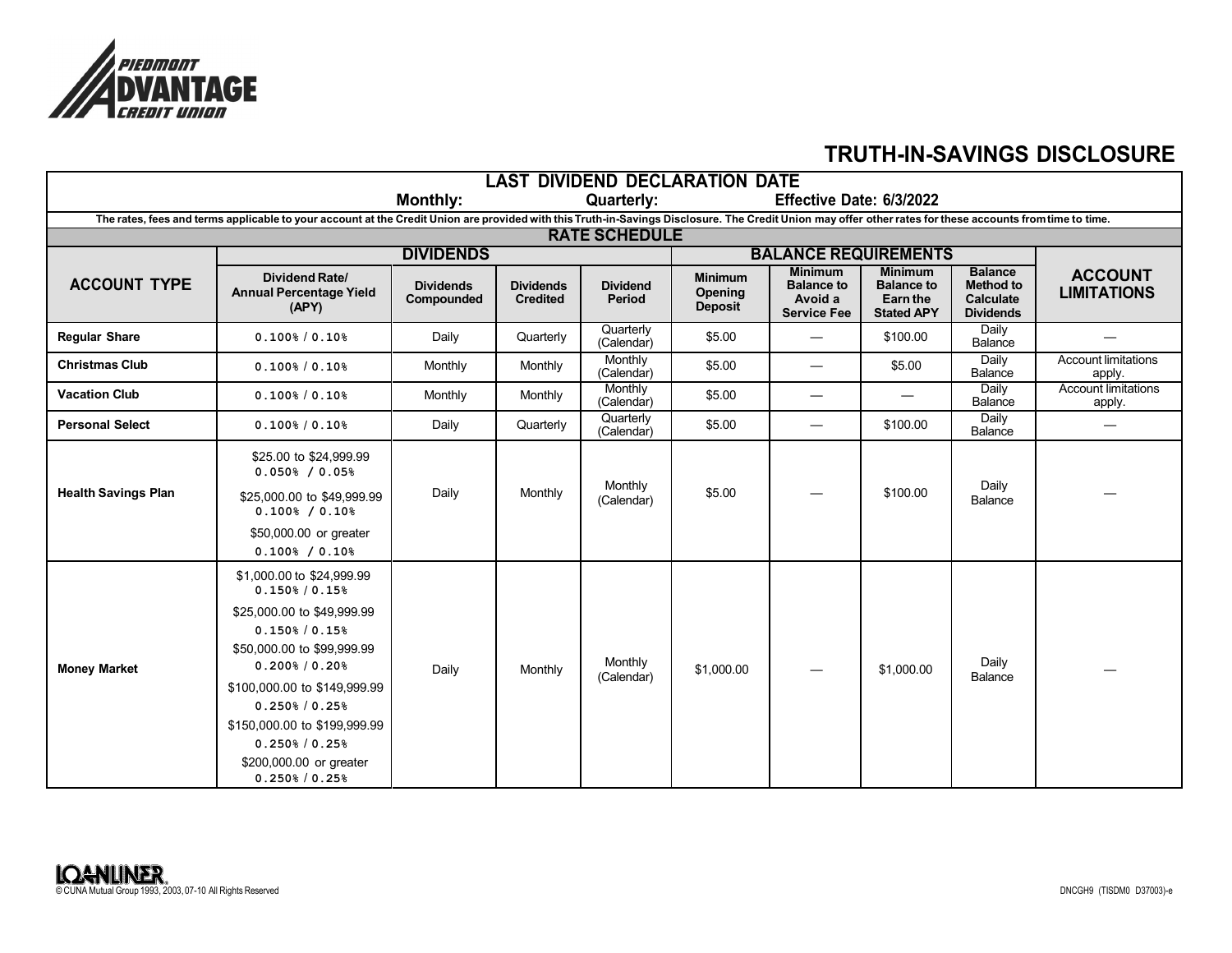|                                                  | \$1,000.00 to \$99,999.99                                                                                           |       |           |                         |              |  |            |                          |                                      |
|--------------------------------------------------|---------------------------------------------------------------------------------------------------------------------|-------|-----------|-------------------------|--------------|--|------------|--------------------------|--------------------------------------|
| <b>Money Market Plus</b>                         | $0.150\frac{1}{6}$ / 0.15%<br>\$100,000.00 to \$199,999.99<br>$0.250\frac{1}{6}$ / 0.25%<br>\$200,000.00 or greater | Daily | Monthly   | Monthly<br>(Calendar)   | \$100,000.00 |  | \$1,000.00 | Daily<br>Balance         | <b>Account limitations</b><br>apply. |
|                                                  | $0.250\% / 0.25\%$                                                                                                  |       |           |                         |              |  |            |                          |                                      |
|                                                  | \$25.00 to \$24,999.99<br>$0.150\frac{1}{6}$ / 0.15%                                                                |       |           |                         |              |  |            |                          |                                      |
| <b>Individual Retirement</b>                     | \$25,000.00 to \$49,999.99<br>$0.200$ <sup>8</sup> / $0.20$ <sup>8</sup>                                            | Daily | Quarterly | Quarterly<br>(Calendar) | \$5.00       |  | \$25.00    | Daily<br>Balance         |                                      |
|                                                  | \$50,000.00 or greater<br>$0.200$ <sup>8</sup> / $0.20$ <sup>8</sup>                                                |       |           |                         |              |  |            |                          |                                      |
| Simple+ Checking<br><b>Qualifications Met</b>    | \$100.00 to \$10,000.00<br>0.648% / 0.65%                                                                           |       |           |                         |              |  |            |                          |                                      |
| (See Section 2)                                  | \$10,000.01 or greater<br>$0.100\frac{1}{6}$ / $.10\frac{1}{6}$                                                     | Daily | Monthly   | Monthly<br>(Calendar)   | \$25.00      |  | \$100.00   | Daily<br>Balance         |                                      |
| <b>Qualifications Not Met</b><br>(See Section 2) |                                                                                                                     |       |           |                         |              |  |            |                          |                                      |
| <b>More Checking</b>                             |                                                                                                                     | —     | —         | —                       | \$25.00      |  |            | $\overline{\phantom{m}}$ |                                      |
| <b>ACCOUNT DISCLOSURES</b>                       |                                                                                                                     |       |           |                         |              |  |            |                          |                                      |

*Except as specifically described, the following disclosures apply to all of the accounts. All accounts described in this Truth-in-Savings Disclosure are share accounts.*

**1. RATE INFORMATION —** The annual percentage yield is a percentage rate that reflects the total amount o f dividends to be paid on an account based on the dividend rate and frequency of compounding for an annual period. For Reg ular Share, Personal Select, Health Savings Plan, Money Market, and Individual Retirement accounts, the dividend rate and annual percentage yield may change quarterly as determined by the Credit Union's Board of Directors. For Christmas Club and Vacation Club accounts, the dividend rate and annual perc en tag e yield may change monthly as determined by the Credit Union's Board of Directors. The dividend rates and annual percentage yields are the rates and yields as of the last dividend declaration date that is set forth in the Rate Sched ule. For Money Market Plus and Simple+ Checking accounts, the dividend rate and annual percentage yield may change at any time as determined by the Credit Union's board of Directors. Health Savin g s Plan, Money Market, Money Market Plus, Individual Retirement, and Simple+ Checking accounts are tiered rate accounts. The balance ranges and corresponding dividend rates and annual percentage yields applicable to each tier are disclosed in the Rate Schedule. For Health

Savings Plan, Money Market, Money Market Plus, and Individual Retirement accounts, once a particular range is met, the dividend rate and annual percentage yield for that balance range will apply to the full balance of your account. Simple+ Checking accounts are tiered rate accounts. Please refer to section 2 for additional details abo ut Simple+ Checking accounts.

**2. SIMPLE+ CHECKING —** The Simple+ Checking account is a tiered rate account. If you meet the minimum qualification req uirements during the monthly qualification cycle, the first dividend rate and annual percentage yi el d listed in the Rate Sched ule will apply if your balance is between \$100.00 and \$10,000.00. The second dividend rate and annual percentage yield listed for this account will apply if your balance is \$10,000.01 or greater. Each dividend rate will apply only to that portion of the accoun t balance within each balance range. In addition, we will refund up to \$15.00 in ATM fees assessed at nationwide ATMs we do not own or operate. To meet the minimum qualification req uirements, you must: 1) make 15 debit card purchases that post and settle your account; 2) be enrolled to receive e-statements; 3) have one direct deposit of \$100.00 or more settle your account. The monthly qualification cycle is defined as the period beginning with the last day of a given month throug h th e next to last day of the following month. If you do not meet all of the minimum qualification requirements during the

monthly qualification cycle, the third dividend rate and annual percentage yield as listed in the Rate Sched ule will apply to the entire balance in your Simple+ Checki n g account and ATM fees will not be refunded to you.

3. **NATURE OF DIVIDENDS —** Dividends are paid from current income and available earnings after req uired transfers to reserves at the end of the dividend period.

**3. DIVIDEND COMPOUNDING AND CREDITING —** The compounding and crediting frequency o f d i v i dend s and the dividend period applicable to each account are stated in the Rate Schedule. The dividend period is the period of time at the end of which an account earns dividend credit. The dividend period begins on the first calendar day of the period and ends on the last calen d ar day of the period.

**4. ACCRUAL OF DIVIDENDS —** For all earning accounts, dividends will begin to accrue on noncash deposits (e.g. checks) on the business day you make th e deposit to your account. For Reg ular Share, Christmas Club, Vacation Club, Personal Select, Money Market, and Individual Retirement accounts, if you close your account before accrued dividends are credited, you will not receive the accrued dividends. However, for Christmas Club and Vacation Club accounts, any accrued dividen ds will be paid if you close the account within seven (7) days of the date you open it.